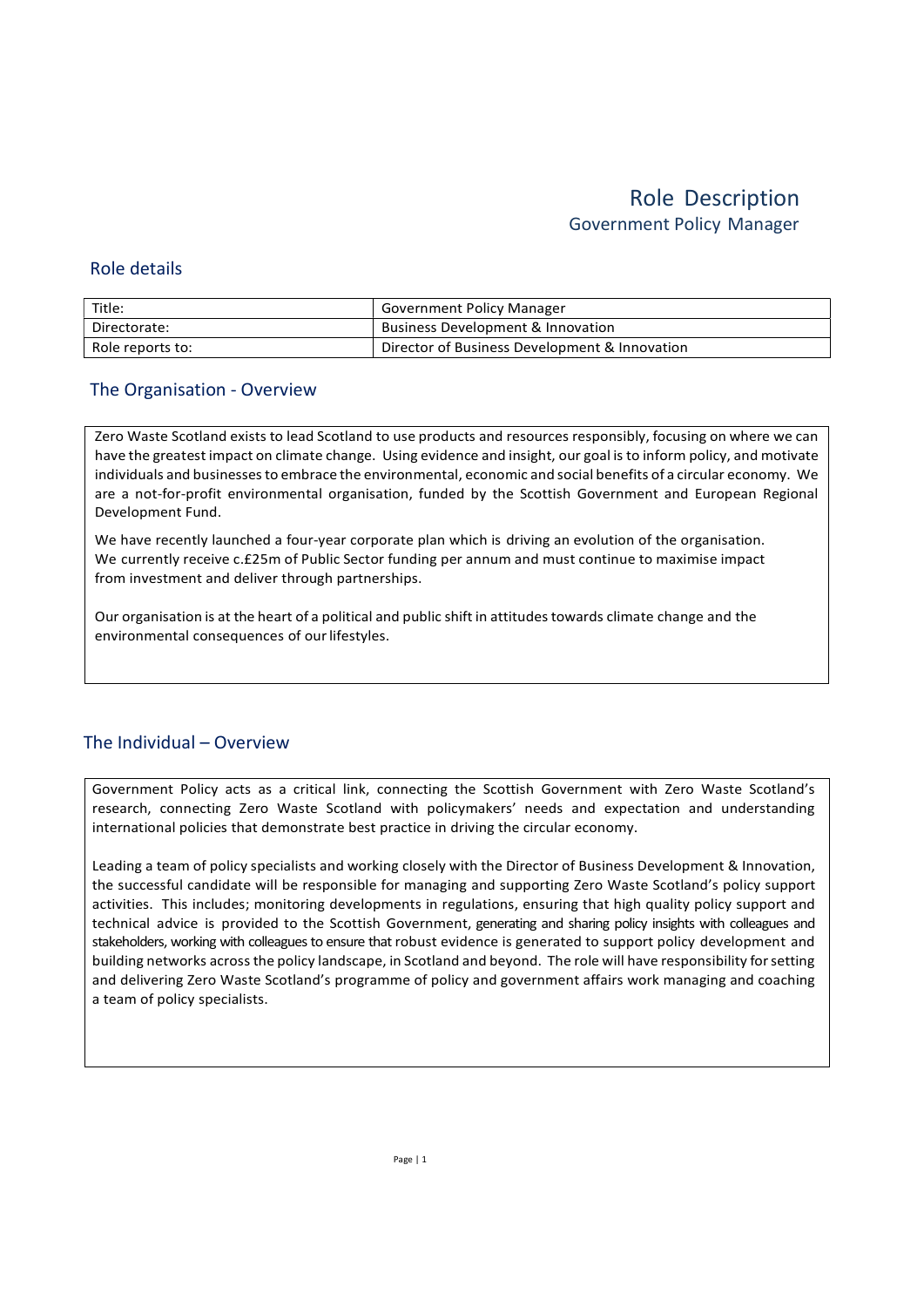## Key Responsibilities - Overview

- Lead and motivate the team to achieve outputs timeously and on budget
- Use knowledge and experience of circular economy, waste and economic development including the relevant regulatory frameworks to provide high level complex policy and technical advice and guidance to Zero Waste Scotland colleagues and Government
- Use policy insights, research outputs and stakeholder engagement to inform relevant government policy areas where new relationships can be cultivated to help drive Zero Waste Scotland's outcomes
- Work with the Research and Analysis Manager on research priorities, and the latest thinking to solve complex issues and problems ensuring arguments are augmented by robust evidence
- Contribute to Zero Waste Scotland's outcomes by driving continuous improvement and innovation and identifying new opportunities
- Direct and develop complex responses to submissions, consultations, legislation and events with the UK, EU and Scottish Government
- Ensure colleagues are aware of UK, EU and Scottish Governmental priorities and potential opportunities and impact on Zero Waste Scotland's goals and outcomes
- Working with colleagues to ensure that robust evidence is generated in order to support Scottish Government and Zero Waste Scotland policy development including working with partners to embed Zero Waste Scotland policy positions to support external influence
- Work with closely with relevant colleagues across Zero Waste Scotland, specifically research sectors, communications to ensure expertise is informing the organisations' policy and technical advice to Government
- Lead on political and Government intelligence to provide high level complex advice to colleagues on the opportunities supporting the organisation's outcomes alongside the risk

### Core organisation competencies

### Adaptable to change:

Responds and behaves positively to change, identifies and acts upon new opportunities.

#### Building relationships:

Proactively develops internal and external relationships acting as an advocate and generating momentum for achieving Zero Waste Scotland's goals

#### Personal commitment:

Demonstrates commitment, energy and enthusiasm for achieving challenging goals.

#### Teamwork:

Encourages and develops cross-functional working and builds teams based on results to be achieved.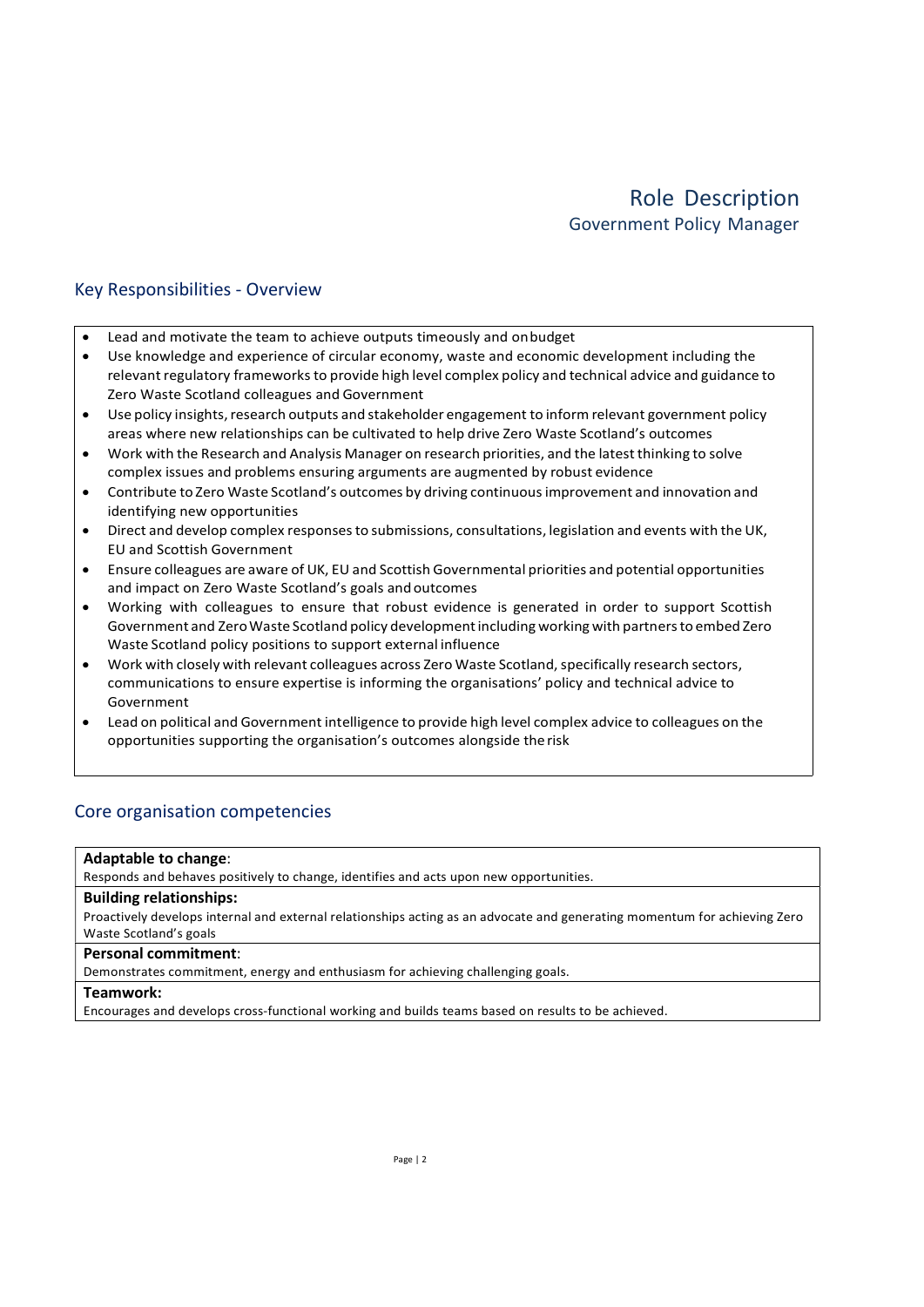### Specific competencies

| <b>Achieving Targets</b>  | Analysis & Decision Making |
|---------------------------|----------------------------|
| Stakeholder Management    | Influencing & Negotiating  |
| <b>Strategic Thinking</b> | Planning and Organising    |
| Communications            | Commercial awareness       |

### Job essentials

- Degree qualified or equivalent in a relevant discipline
- Excellent policy and strategy skills, with experience in policy development and high level planning
- Experience of leading the development and managing the production of policy outputs including research reports, briefings and consultation responses, with an eye for detail and accuracy
- Experience of engaging with the private and public sectors and internationally to drive key policy outcomes
- Direct experience of political institutions and decision-making processes; able to work alongside and in partnership with key officials in Government departments, and regulatory bodies.
- Experience of working with and influencing political leaders
- Experience of complex research and evaluation including interpreting quantitative and qualitative data
- Track record of shaping and informing policy debates and dialogue
- Demonstrable experience of good interdisciplinary, staff and team management, motivation and development
- Excellent written and verbal communication skills
- Experience of managing external contractors
- **•** Strong organisational and planning skills

### Desirable Experience

 In depth knowledge of the policy and political landscape in which Zero Waste Scotland operates Knowledge and understanding of the environmental industry and environmental issues

### Role dimensions

| Management impact | Accountable and directly responsible for the line     |
|-------------------|-------------------------------------------------------|
|                   | management of programme support colleagues            |
|                   | Accountable and directly responsible for the indirect |
|                   | management of contractors                             |